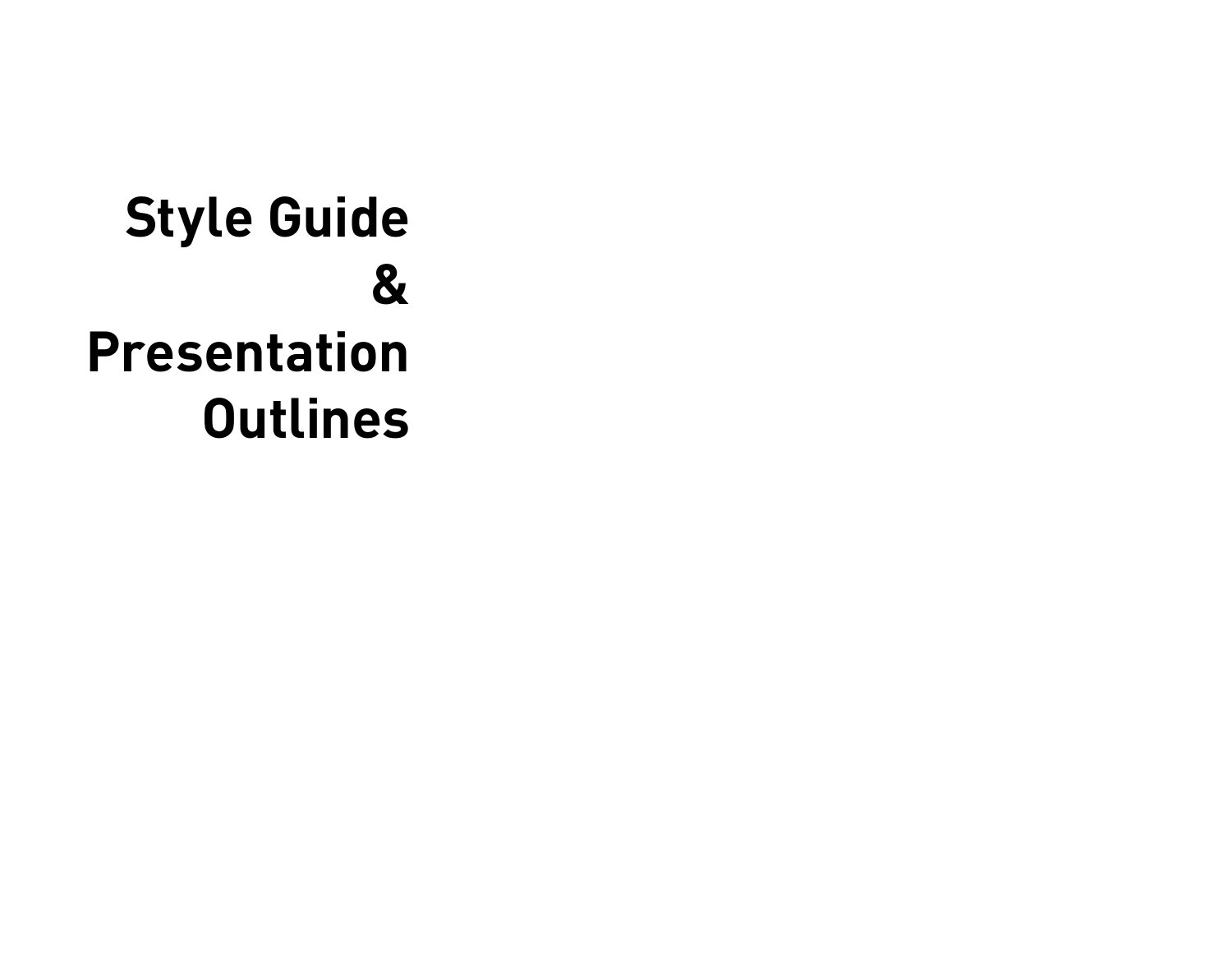## **Style Guide Outline**

Here's what to include in your group's Style Guide. Each number represents a page. Be sure to include titles for each page.

- 1. **Page 1:** Title of project and names of group members
- 2. **Page 2**: Paragraph overview describing the goal of the project
- 3. **Page 3**: Final Campaign Title and description of the concept behind it
- 4. **Page 4**: Final Campaign Tagline and description of the concept behind it
- 5. **Page 5**: Final Logo
- 6. **Page 6**: Alternate versions of the logo: type & symbol, just type only, just symbol). Show different colors (bw or different color). Different orientations (horizontal orientation, without the tagline, just the symbol)
- 7. **Page 7**: Show the logo at three different widths (150px, 300px, 500px)
- 8. **Page 8**: Overview of the colors and the typography you used
- 9. **Page 9**: Show how not to use the logo
- 10. **Page 10**: Three mockups that show the logo in use (letterhead, business card, product/object, website/social media, signage, etc)